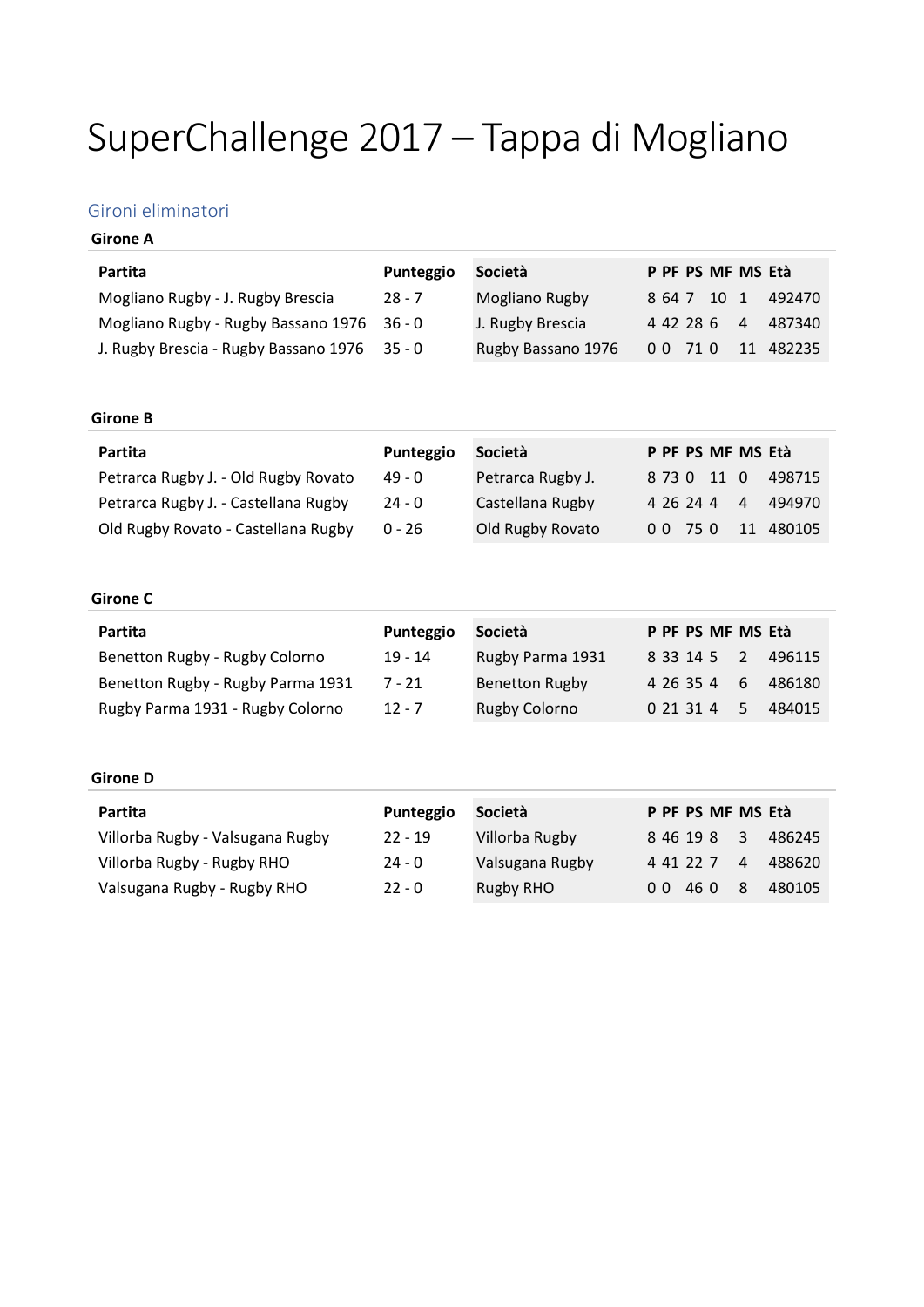# Gironi di semifinale

### **Girone Semifinale A - U14**

| Partita                                      | Punteggio | Società            | In finale MF MS Età            |                |                |        |
|----------------------------------------------|-----------|--------------------|--------------------------------|----------------|----------------|--------|
| Rugby Bassano 1976 - Old Rugby Rovato 12 - 7 |           | Mogliano Rugby     | $1^\circ$ - $2^\circ$          | $\sqrt{2}$     | $\Omega$       | 492470 |
| J. Rugby Brescia - Castellana Rugby          | $22 - 0$  | Petrarca Rugby J.  | $3^\circ$ - $4^\circ$          | 0 <sub>2</sub> |                | 498715 |
| Mogliano Rugby - Petrarca Rugby J.           | $12 - 0$  | J. Rugby Brescia   | $5^\circ$ - $6^\circ$          | 4              | $\overline{0}$ | 487340 |
|                                              |           | Castellana Rugby   | $7^\circ$ - $8^\circ$          | $\Omega$       | $\overline{4}$ | 494970 |
|                                              |           | Rugby Bassano 1976 | $9^{\circ}$ - 10 $^{\circ}$    | $-2$           | $\mathbf{1}$   | 482235 |
|                                              |           | Old Rugby Rovato   | $11^{\circ}$ - 12 $^{\circ}$ 1 |                | $\mathcal{P}$  | 480105 |

### **Girone Semifinale B - U14**

| Partita                           | Punteggio | Società               | In finale MF MS Età        |                  |                         |        |
|-----------------------------------|-----------|-----------------------|----------------------------|------------------|-------------------------|--------|
| Rugby Colorno - Rugby RHO         | $5 - 7$   | Rugby Parma 1931      | $1^\circ$ - $2^\circ$      | $3 \quad 2$      |                         | 496115 |
| Benetton Rugby - Valsugana Rugby  | $21 - 0$  | Villorba Rugby        | $3^\circ$ - $4^\circ$      | 2 <sup>3</sup>   |                         | 486245 |
| Rugby Parma 1931 - Villorba Rugby | $19 - 14$ | <b>Benetton Rugby</b> | $5^\circ$ - $6^\circ$      | $\mathbf{3}$     | - 0                     | 486180 |
|                                   |           | Valsugana Rugby       | $7^\circ$ - $8^\circ$      | $\mathbf{0}$     | $\overline{\mathbf{3}}$ | 488620 |
|                                   |           | <b>Rugby RHO</b>      | $9^{\circ}$ - $10^{\circ}$ | $\left  \right $ | $\overline{1}$          | 480105 |

Rugby Colorno 11° - 12° 1 1 484015